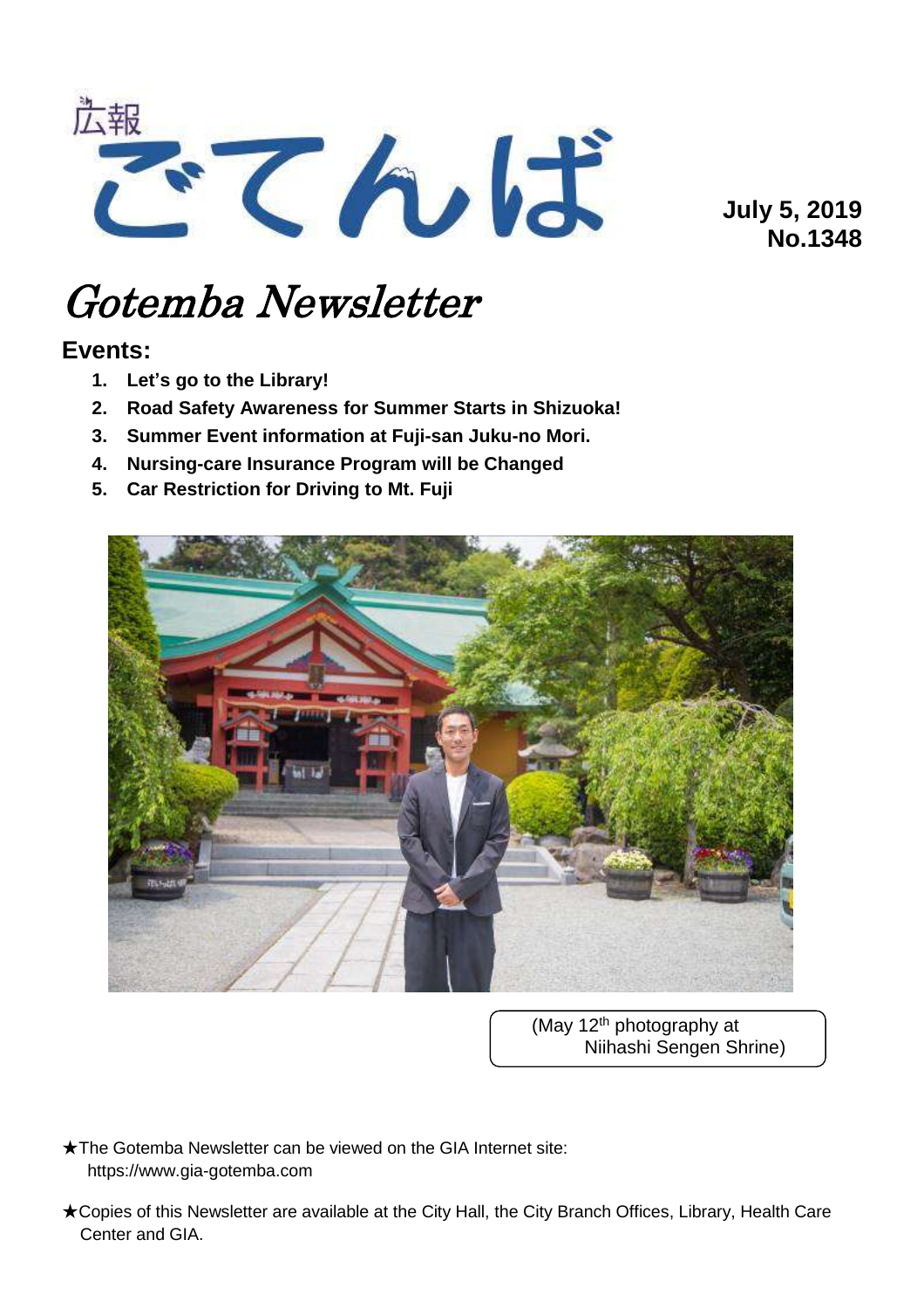# **1. Let's go to the Library!** / Inquiries: Library (82)0391

- You can rent school assigned books Term: A week rental available until Aug. 31<sup>st</sup> (Sat.) The number of books you can rent: Only one book per person. \*excepting assigned books such as books for drawing, these can be rented for 2 weeks as usual.
- Handmade Picture Book Class: Making your original picture book Date & time: ①July 27<sup>th</sup> (Sat.) ②August 3<sup>rd</sup> (Sat.) from 9:30am to 11:30am Subject: 1<sup>st</sup> to 6<sup>th</sup> grade elementary students can participate on both dates. (Student under 3rd grade need guardian's in attendance) Limited participants: 20 people Things to bring: Ruler longer than 20 cm and pencils & color pencils to draw pictures Application acceptance starts from July  $5<sup>th</sup>$  (Fri.) at 9:00 am. Please submit your application directly at the library or call. Your Favorite Stuff Animal Stay Over Let's enjoy listening books with your favorite stuffed animal? After listening to books, your stuffed animal can stay over at library. Date & time: August 18<sup>th</sup> (Sun.) from 2:30 pm Subject: Child from 3 years-old to 2<sup>nd</sup> grade elementary student Limited participants: 10 people Application acceptance starts from August 1<sup>st</sup> (Sun.). Please submit your application directly at library or call.
- Other Events

Let's challenge Quiz! Term: From July 17<sup>th</sup> (Wed.) to August 31<sup>st</sup> (Sat.) Subject: Above 1<sup>st</sup> grade elementary students How to apply: Please apply at Library directly Special Display: Summer Vacation Homework Corner Library reading rally

During summer vacation people tend to forget to return their books' by the due date.

Please make sure to check the date carefully before you go on family vacation and return or re-rent it if you need. If you aren't sure when your book is supposed to be returned please call the library.



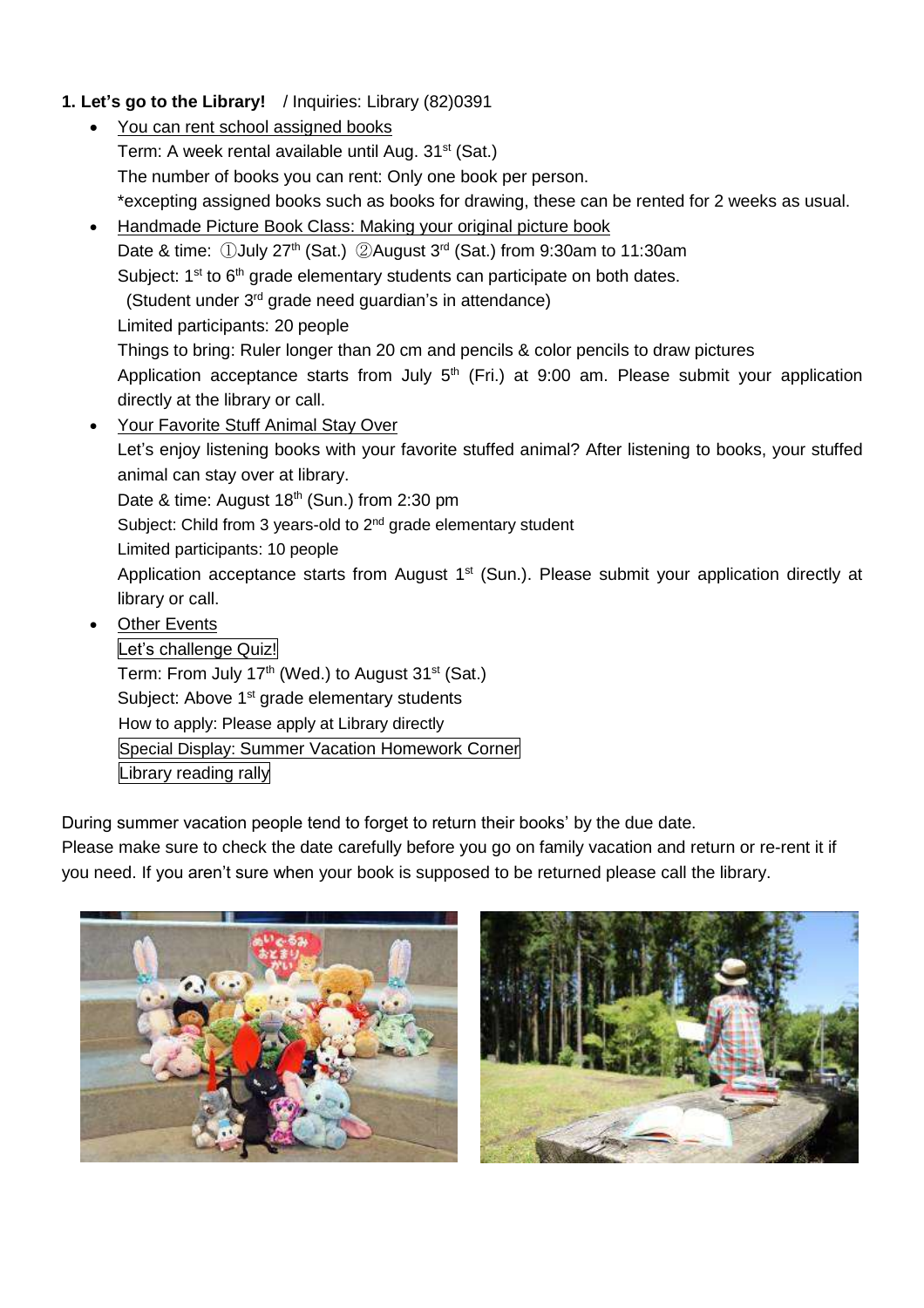## **2. Road Safety Awareness for Summer Starts in Shizuoka!**

Road Safety Awareness for summer is starting from Thursday, July 11th to Saturday, July 20th for 10 days, with the slogan of "Use one of the golden rules 'give and take' to avoid causing accidents."

Many organizations, such as each ward, traffic safety guidance groups, the traffic safety association, and the police, are united to work on various activities in order to reduce disastrous traffic accidents.

The campaign will focus on the following four issues:

- 1) Prevention of traffic accidents involving children and the elderly
- 2) Promotion of safe bicycle riding and motorcycle driving
- 3) Eradication of drinking and driving
- 4) Ensure seatbelts and child seats including rear seats are properly used by all (City's focus points.)

Around this season many people tend to go on vacation or go back to their hometowns. Please make a plan ahead so you have plenty time to drive safely and enjoy your vacation.

For more information please contact Kurashi no Anzen-ka at (82)4123.

#### **3. Summer Event information at Fuji-san Juku-no Mori.**

#### **Exhibition for Beetles/ Stag beetles**

Popular giant stag beetles, big body beetles called Hercules and all 50 kinds of Japanese/ international insects will be exhibited.

Date & time: From July 20<sup>th</sup> (Sat.) to August 25<sup>th</sup> (Sun.), starting from 9:00am to 4:30pm.

\*On August 25<sup>th</sup> (Sun.) the event will be closed at 2:30 pm. Beetles present raffle will start from 3:00pm.

Place: Planning exhibition room

Subject: Exhibition, sales for insects and breeding material, limited term raffle for stag beetles etc. Participation fee:

700 yen for adult, 500 yen for 4 years-old to Jr. high student, no charge for children under 3 years-old.

Gotemba citizen discount: 100 yen (Need to show your ID to prove city residence)

#### **Teaching session for how to breed Giant stag beetles**

Scheduled date: ①July 20<sup>th</sup> (Sat.) ②August 11<sup>th</sup> (Sun.) Subject: ①Let's try to index of larvae ②How to pass the winter Fee: There is a fee \*Need to reserve in advance

#### **Fuji-san Juku-no Mori Original solution of a riddle**

We are introducing a new advanced riddle which was really big hit during Golden week. Let's try to solve the riddle and pass all the courses.

Date& time: From July 20<sup>th</sup> (Sat.) to September 1<sup>st</sup> (Sun.), starting from 9:00 am to 4:00 pm Fee: 500 yen for Beginner/ Intermediate, 600 yen for advance course

#### **Workshop in the wood**

This workshop uses additional limited items for summer Date & time: From July 20<sup>th</sup> (Sat.) to September 1<sup>st</sup> (Sun.), starting from 9:00 am to 4:00 pm Fee: From 200 yen to 1,000 yen

Inquiries: Fuji-san Juku-no Mori at (80)3776 or Kanko Koryu-ka at (82)4622